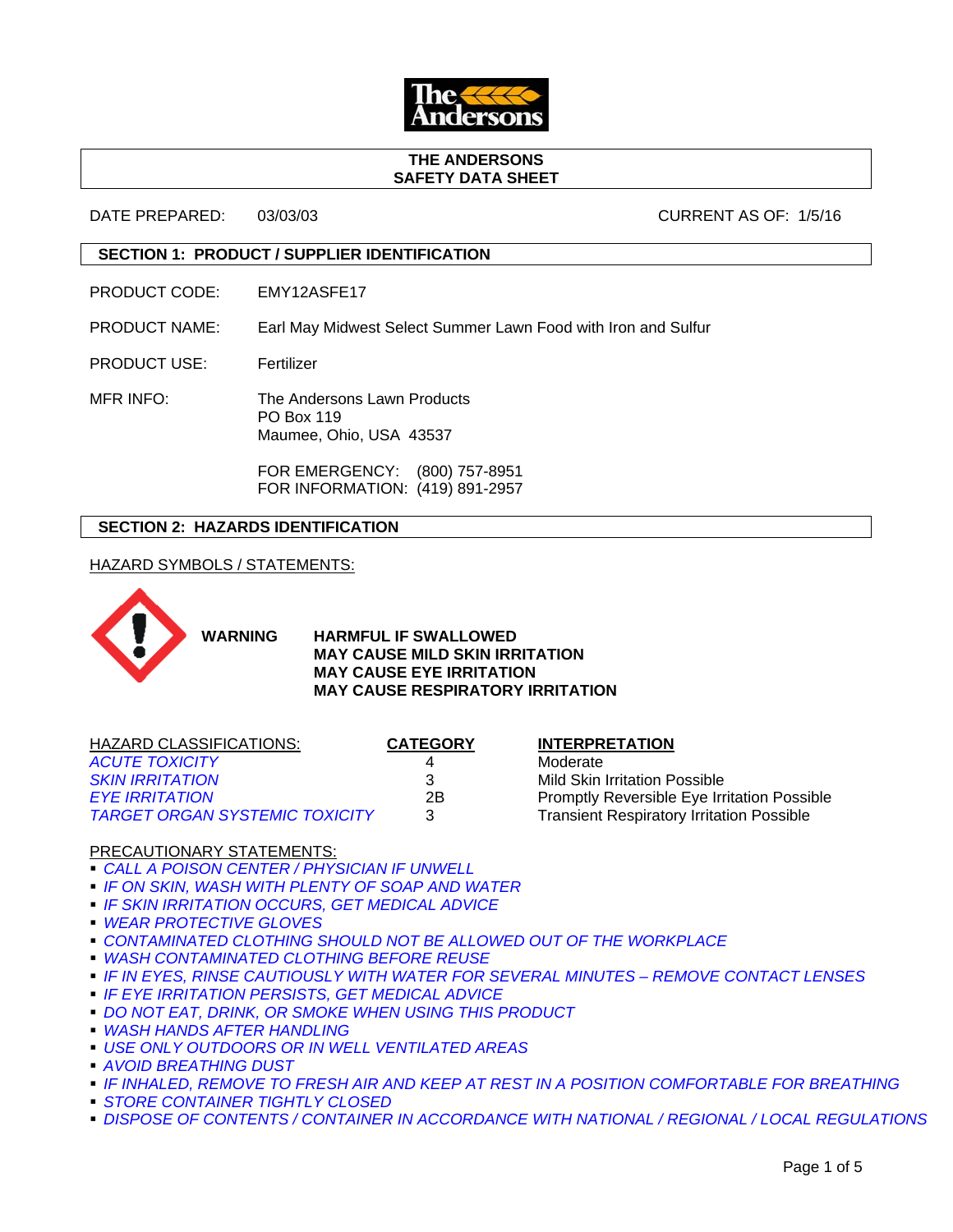# **SECTION 3: COMPOSITION / INFORMATION ON INGREDIENTS**

| <b>CHEMICAL IDENTITY</b>                | <b>SYNONYM</b>       | <b>CAS NUMBER</b>                                                                                                                                   | <b>CONCENTRATION (%)</b> |
|-----------------------------------------|----------------------|-----------------------------------------------------------------------------------------------------------------------------------------------------|--------------------------|
| Iron sulfate mix                        |                      | Mixture                                                                                                                                             | 35.0                     |
| Potassium chloride                      | Potash               | 7447-40-7                                                                                                                                           | 19.4                     |
| Sulfur coated urea                      |                      | Mixture                                                                                                                                             | 14.0                     |
| Urea                                    |                      | $57-13-6$                                                                                                                                           | 11.5                     |
| Peanut hulls                            |                      | Not listed                                                                                                                                          | 9.5                      |
| Limestone                               |                      | 1317-65-3                                                                                                                                           | 6.9                      |
| Ammonium sulfate                        |                      | 7783-20-2                                                                                                                                           | 3.7                      |
| <b>SECTION 4: FIRST AID MEASURES</b>    |                      |                                                                                                                                                     |                          |
| IF INHALED:                             |                      | Move victim to fresh air. Seek medical attention if irritation persists.                                                                            |                          |
| IF ON SKIN:                             |                      | Wash affected areas with soap and water. Seek medical attention if irritation<br>persists. Wash contaminated clothing before re-use.                |                          |
| IF IN THE EYES:                         | irritation persists. | Immediately flush with water for at least 20 minutes. Seek medical attention if                                                                     |                          |
| IF SWALLOWED:                           |                      | If victim is alert and not convulsing, give one glass of water to dilute material,<br>but DO NOT induce vomiting. Seek immediate medical attention. |                          |
| <b>SPECIAL TREATMENT:</b>               | None known           |                                                                                                                                                     |                          |
| HEALTH HAZARDS:                         | See Section 11       |                                                                                                                                                     |                          |
| <b>SECTION 5: FIREFIGHTING MEASURES</b> |                      |                                                                                                                                                     |                          |
| <b>EXTINGUISHING MEDIA:</b>             |                      | Use media suitable for surrounding fire. No special media<br>required.                                                                              |                          |
| <b>SPECIFIC FIRE HAZARDS:</b>           |                      | Decomposition products may be toxic. Sulfur will burn when<br>separated from molten urea.                                                           |                          |
| SPECIAL FIREFIGHTING PROCEDURES:        |                      | Wear full protective clothing and positive-pressure self-<br>contained breathing apparatus.                                                         |                          |

# **SECTION 6: ACCIDENTAL RELEASE MEASURES**

| SPILL / RELEASE PROCEDURES:       | Collect spilled product and store to re-use. Contaminated product<br>and/or environmental media should be recovered and disposed of<br>properly. |
|-----------------------------------|--------------------------------------------------------------------------------------------------------------------------------------------------|
| <b>ENVIRONMENTAL PRECAUTIONS:</b> | Prevent spilled material from entering storm drains or water bodies.                                                                             |
| <b>PROTECTIVE EQUIPMENT:</b>      | See Section 8                                                                                                                                    |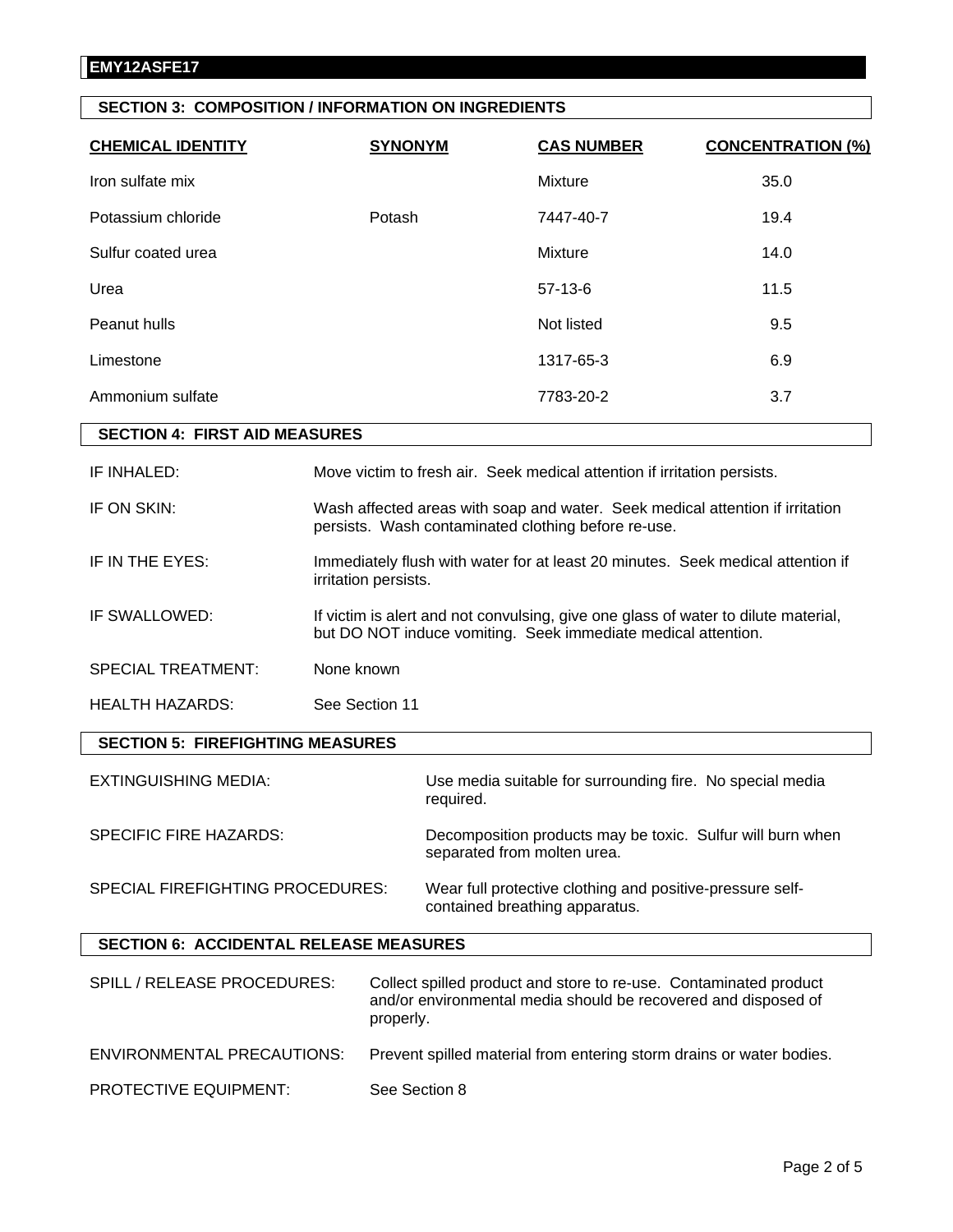# **SECTION 7: HANDLING AND STORAGE**

Store in a cool, dry, well ventilated area. Do not store above 120° F.

# **SECTION 8: EXPOSURE CONTROLS / PERSONAL PROTECTION**

# EXPOSURE LIMITS:

| <b>HAZARDOUS COMPONENT</b> | <b>OSHA PEL</b>                                                  | <b>ACGIH TLV</b>                                                     |
|----------------------------|------------------------------------------------------------------|----------------------------------------------------------------------|
| Iron sulfate mix           | 15 mg/m <sup>3</sup> (total)<br>$5 \text{ mg/m}^3$ (respirable)  | 10 mg/m <sup>3</sup> (inhalable)<br>3 mg/m <sup>3</sup> (respirable) |
| Potassium chloride         | 15 mg/m <sup>3</sup> (total)<br>5 mg/m <sup>3</sup> (respirable) | 10 mg/m <sup>3</sup> (inhalable)<br>3 mg/m <sup>3</sup> (respirable) |
| Urea                       | 15 mg/m <sup>3</sup> (total)<br>5 mg/m <sup>3</sup> (respirable) | 10 mg/m <sup>3</sup> (inhalable)<br>3 mg/m <sup>3</sup> (respirable) |
| Peanut hulls               | 15 mg/m <sup>3</sup> (total)<br>5 mg/m $3$ (respirable)          | 10 mg/m <sup>3</sup> (inhalable)<br>3 mg/m <sup>3</sup> (respirable) |
| Limestone                  | 15 mg/m <sup>3</sup> (total)<br>5 mg/m <sup>3</sup> (respirable) | 10 mg/m <sup>3</sup> (inhalable)<br>3 mg/m <sup>3</sup> (respirable) |
| Ammonium sulfate           | 15 mg/m <sup>3</sup> (total)<br>5 mg/m $3$ (respirable)          | 10 mg/m <sup>3</sup> (inhalable)<br>3 mg/m <sup>3</sup> (respirable) |

#### PERSONAL PROTECTIVE EQUIPMENT / PROTECTION MEASURES / CONTROLS:

| <b>RESPIRATORY PROTECTION:</b> | NIOSH approved particulate respirator, if required                  |
|--------------------------------|---------------------------------------------------------------------|
| EYE PROTECTION:                | Safety glasses with sideshields, goggles, or faceshield recommended |
| <b>SKIN PROTECTION:</b>        | Long sleeves, chemical-resistant gloves recommended                 |
| <b>VENTILATION:</b>            | Local exhaust ventilation recommended                               |

# **SECTION 9: PHYSICAL AND CHEMICAL PROPERTIES**

| APPEARANCE AND ODOR:          | Multi-colored granular mix, with slight ammonia / sulfur odor |
|-------------------------------|---------------------------------------------------------------|
| pH:                           | Not available                                                 |
| <b>MELTING POINT:</b>         | Not available                                                 |
| <b>BOILING POINT:</b>         | Not applicable                                                |
| <b>FLASH POINT:</b>           | Not flammable                                                 |
| EVAPORATION RATE:             | Not applicable                                                |
| <b>FLAMMABLE LIMITS:</b>      | Not applicable                                                |
| VAPOR PRESSURE:               | Not applicable                                                |
| VAPOR DENSITY:                | Not applicable                                                |
| SPECIFIC GRAVITY:             | Not applicable                                                |
| SOLUBILITY (IN WATER):        | Partially soluble                                             |
| <b>PARTITION COEFFICIENT:</b> | Not applicable                                                |
| <b>AUTOIGNITION TEMP:</b>     | Not applicable                                                |
| DECOMPOSITION TEMP:           | Not applicable                                                |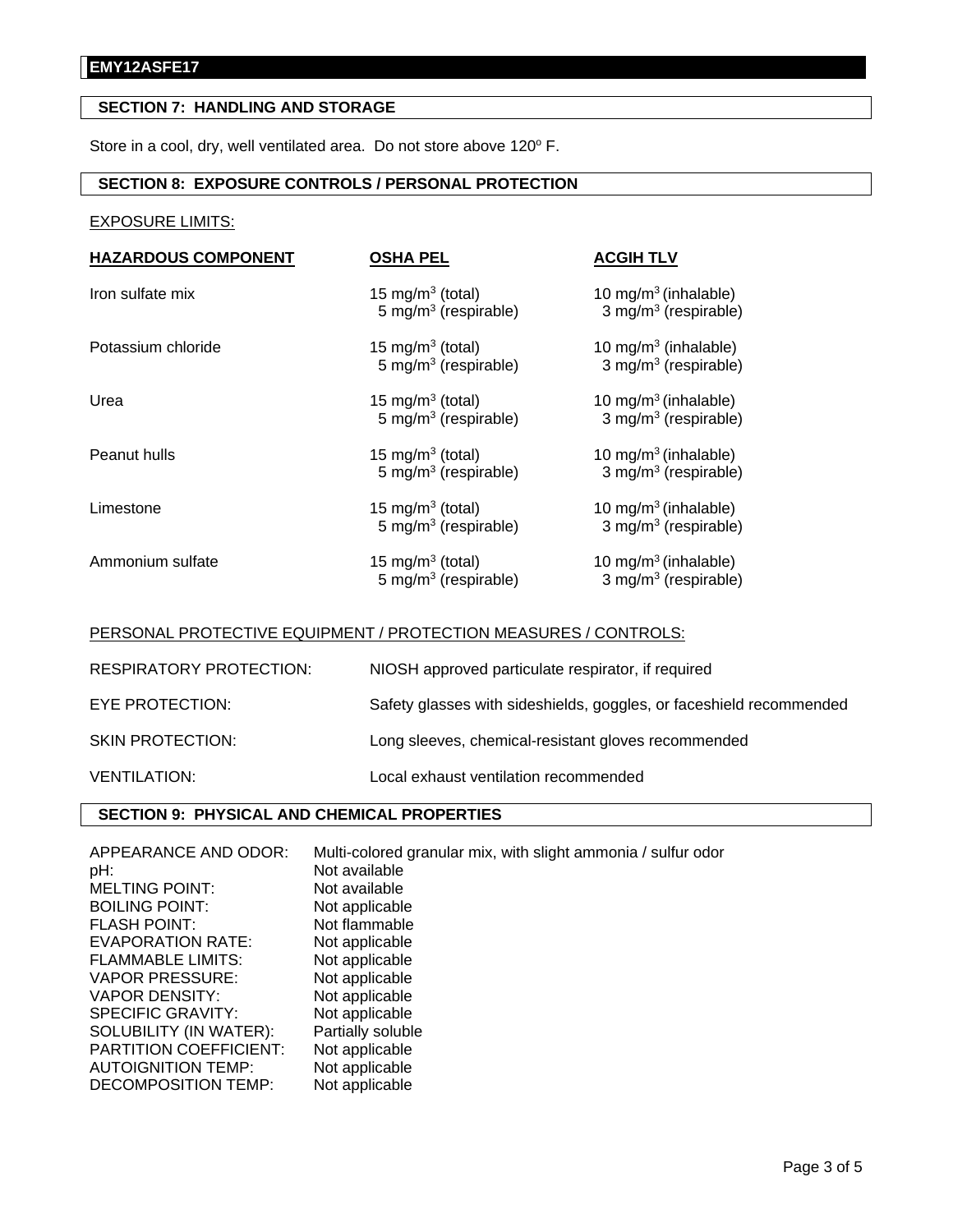### **EMY12ASFE17**

# **SECTION 10: STABILITY AND REACTIVITY**

STABILITY: Product is stable

CONDITIONS TO AVOID: Excessive heat (greater than 200°F)

INCOMPATIBILITY: Strong oxidizers, caustics, acids, hypochlorites, chlorates, nitrates

HAZARDOUS DECOMPOSITION PRODUCTS: HCN,  $NO<sub>x</sub>$ ,  $CO<sub>x</sub>$ , NH<sub>3</sub>, cyanuric acid,  $SO<sub>x</sub>$ 

## **SECTION 11: TOXICOLOGICAL INFORMATION**

- HEALTH EFFECTS: May be irritating to the nose, throat, and respiratory tract, and may cause sore throat, coughing, and shortness of breath. Skin irritation may result; repeated or prolonged skin exposures may result in dermatitis. May also be irritating to the eyes, causing redness and watering. Prolonged eye exposure may cause conjunctivitis and corneal damage. Ingestion may result in sore throat, abdominal pain, nausea, and diarrhea. Ingestion of large amounts of sulfur may lead to hydrogen sulfide poisoning due to bacterial conversion of sulfur in the colon.
- CARCINOGENICITY: None of the ingredients are known / listed carcinogens. However, the product may contain trace amounts of crystalline silica, which is listed by IARC as a potential human carcinogen.

#### INGREDIENT TOXICITY RANGES:

ORAL: 1,480 mg/kg (iron sulfate) – 14,300 mg/kg (urea)

DERMAL: > 2,000 mg/kg (ammonium sulfate)

INHALATION: Not available

### **SECTION 12: ECOLOGICAL INFORMATION**

This product is not known to be ecotoxic, persistent, or have the potential to bioaccumulate.

# **SECTION 13: DISPOSAL CONSIDERATIONS**

Dispose of in accordance with all national, regional / state, and local regulations. Reuse recovered product where possible.

#### **SECTION 14: TRANSPORT INFORMATION**

This product is not regulated as a transportation hazard.

### **SECTION 15: REGULATORY INFORMATION**

SARA SECTION 311 / 312 HAZARD CATEGORY: IMMEDIATE HAZARD

SARA SECTION 313 COVERED INGREDIENTS: Ammonium sulfate